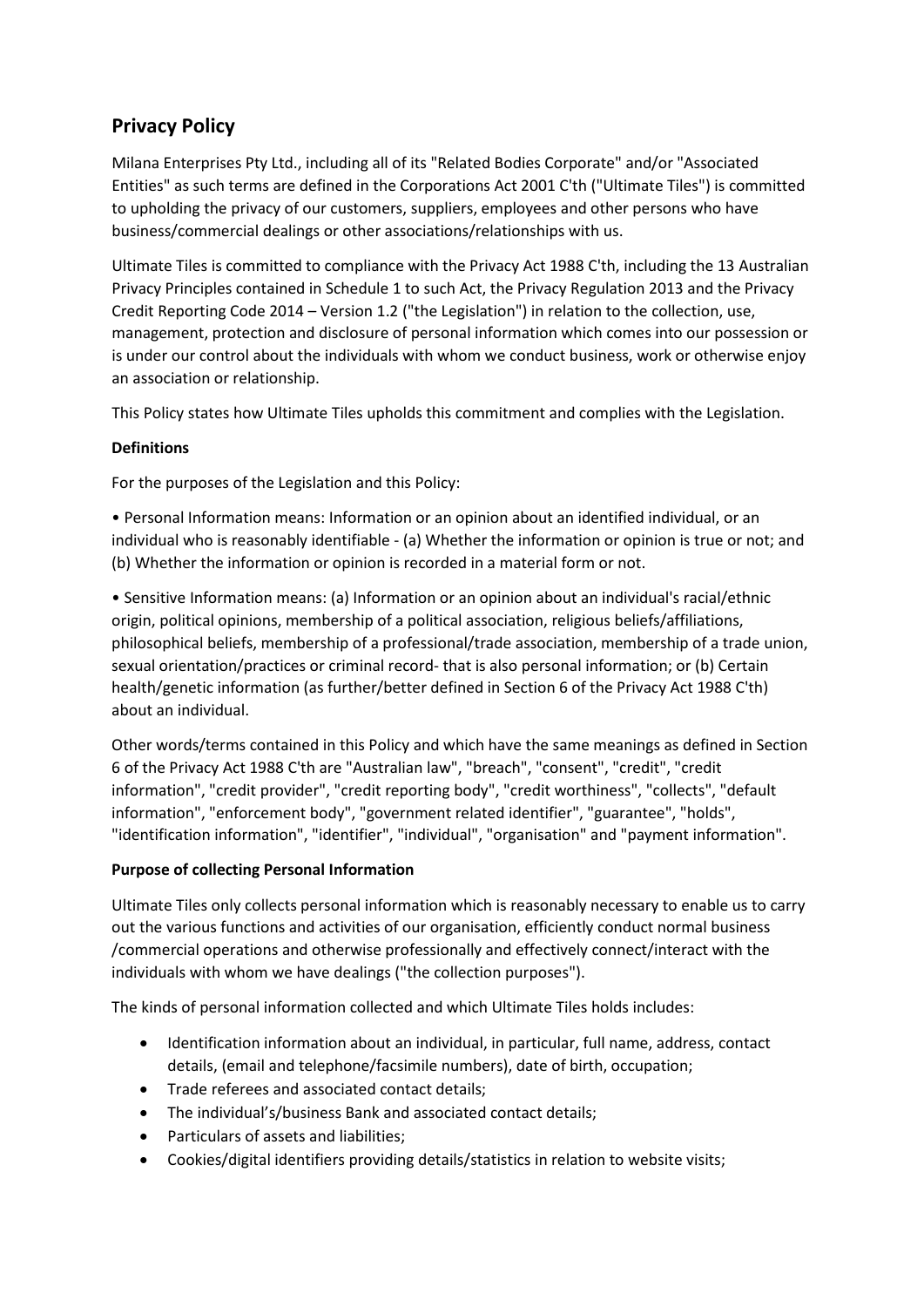• Notes relating to telephone contact (including recorded/saved or transcribed voicemail/texts) and the content of letters received, copies of letters sent, facsimile transmissions and emails (both electronically stored and in printed form).

The collection of Personal Information allows Ultimate Tiles to:

- To improve our service operations to enhance your customer experience;
- To manage and work with our suppliers and other service providers to fulfil your request for products and services such as processing transactions and payments, delivering products, providing refunds and discounts;
- To assess an individual/business' Credit Application, assisting the Applicant to avoid defaulting on its credit obligations, collecting overdue payments from the Applicant, notifying other credit providers of a default by the Applicant, and assessing its credit worthiness;
- To promote and communicate our products and services through direct marketing, events and competitions and social media;
- To respond to your query, feedback or concerns;
- To respond to and interacting with regulatory bodies and relevant government agencies;
- For general planning and administration, and as other required or permitted by law;
- For other purposes explained at the time of collection or which are required or authorised by or under law, and for which you have provided consent.

Ultimate Tiles collects personal information in aid of best servicing our customer's needs, and continual improvement of our business.

## **How we collect Personal Information**

Ultimate Tiles obtains personal information by lawful and fair means primarily from the individual directly. Personal information may also be collected from third parties (such as trade referees, credit providers, the individual's bank) with the individual's consent.

# **Use and disclosure of personal information**

Ultimate Tiles will only use or disclose personal information in our possession or under our control:

- If and as may be reasonably necessary in relation to the activities of an enforcement body or as may be required or authorised by Australian law;
- Otherwise, only for or in relation to what is outlined in the collection purposes.

In the course of pursuing achievement of the collection purposes, it may be necessary from time to time for Ultimate Tiles to disclose personal information to or exchange such information with various third parties, including:

- Contracted or approved third party service providers or contractors to provide you with products or services requested by the individual;
- Our legal, accounting, business, information technology and/or data management/storage advisers, consultants or contractors.

# **Integrity, protection & security of personal information**

Ultimate Tiles will take reasonable steps to ensure that personal information collected, used and disclosed is: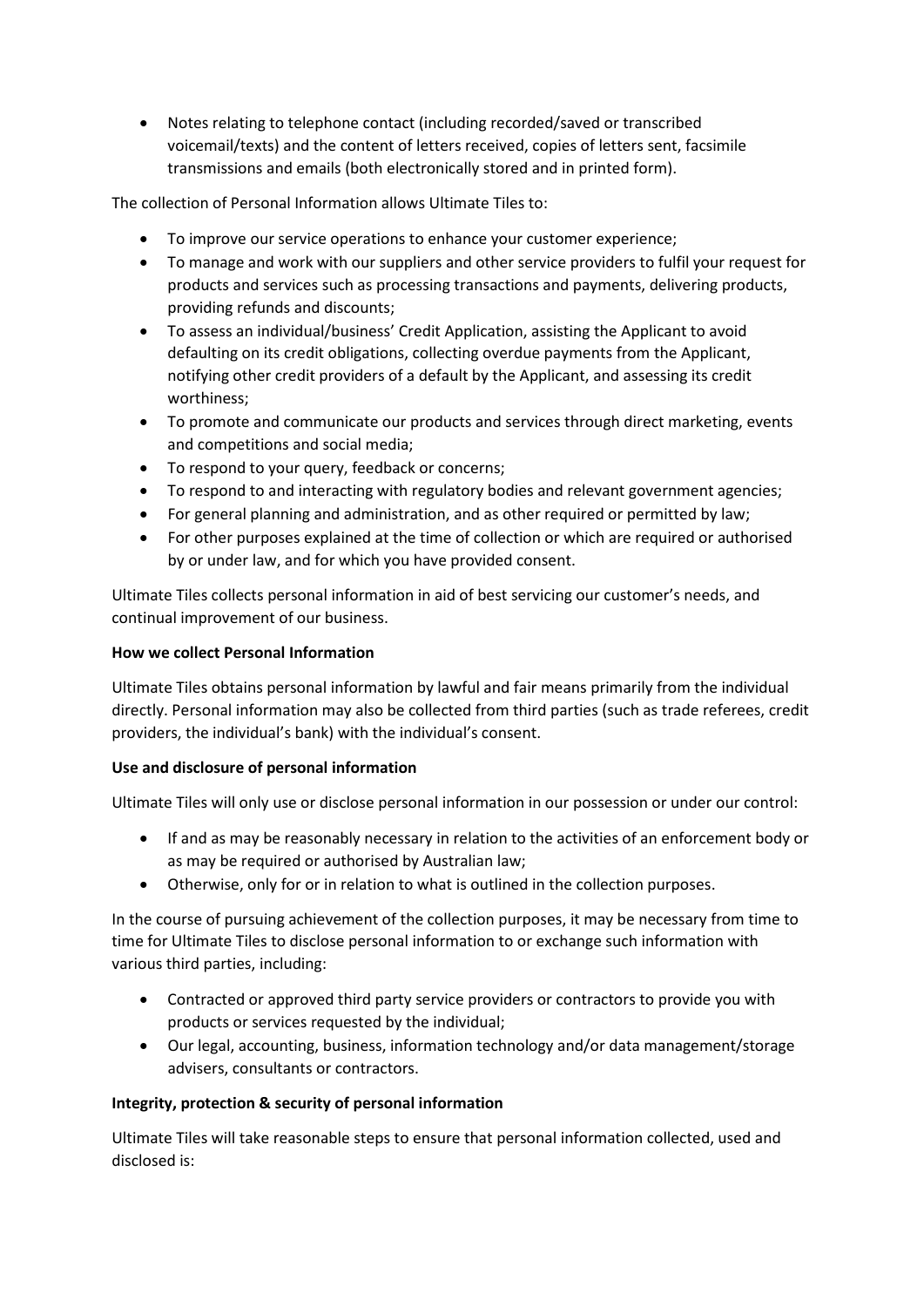- Accurate, up-to-date, complete, relevant and not misleading;
- Protected from misuse, interference and loss;
- Protected from unauthorised access, modification or disclosure;
- Securely stored on our computer network and otherwise at one or more of our business premises within Australia;
- Destroyed or de-identified when no longer needed by our organisation or required to be retained by Australian law.

Some of the security measures we have in place to protect personal information include:

- A secure server for our computer network, including installation and maintenance of firewalls, use of log-in passwords/tools and virus protection programs;
- Restriction of access to relevant personnel only.

While we endeavour to protect the personal information of users of our website, we cannot guarantee the security of information you disclose online. You disclose that information at your own risk. You should be aware that no method of transmission over the Internet or method of electronic storage is 100% secure. You can also help protect your personal information by keeping your account details confidential, access is limited and encourage you to use a unique and strong password, limit access to your computer and log out after use. If you become aware of unauthorised access, please let us know as soon as practicable.

#### **Direct marketing and opting out**

By providing your address, email address and contact number to Myer or its related parties and partners, you consent to Myer contacting you (and your MYER one Additional Cardholder where related to our loyalty program) for the purposes set out above. We may send this information in a variety of ways, including by mail, email, social media, SMS, MMS, telephone and via Myer Apps.

If we send you direct marketing or send you electronic marketing messages based on your consent or as otherwise permitted by applicable law, you may, at any time, withdraw your consent or optout by:

- Contacting Ultimate Tiles via phone on 03 5975 5444;
- Using the unsubscribe function on emails to opt of that form of communication;
- Contacting our Privacy Officer (detailed below).

#### **Anonymity and pseudonymity**

Subject to being lawful and practicable, individuals have the option of not identifying themselves personally, or using a pseudonym when dealing with Ultimate Tiles.

However, if this option is exercised, we may not be able to provide some or all of our products and/or services.

#### **Sensitive information**

Ultimate Tiles will not collect sensitive information about an individual unless:

- The individual consents and such information is reasonably necessary or directly relevant to our business functions and activities;
- Such collection is required or authorised by Australian law.

#### **Access and correction**